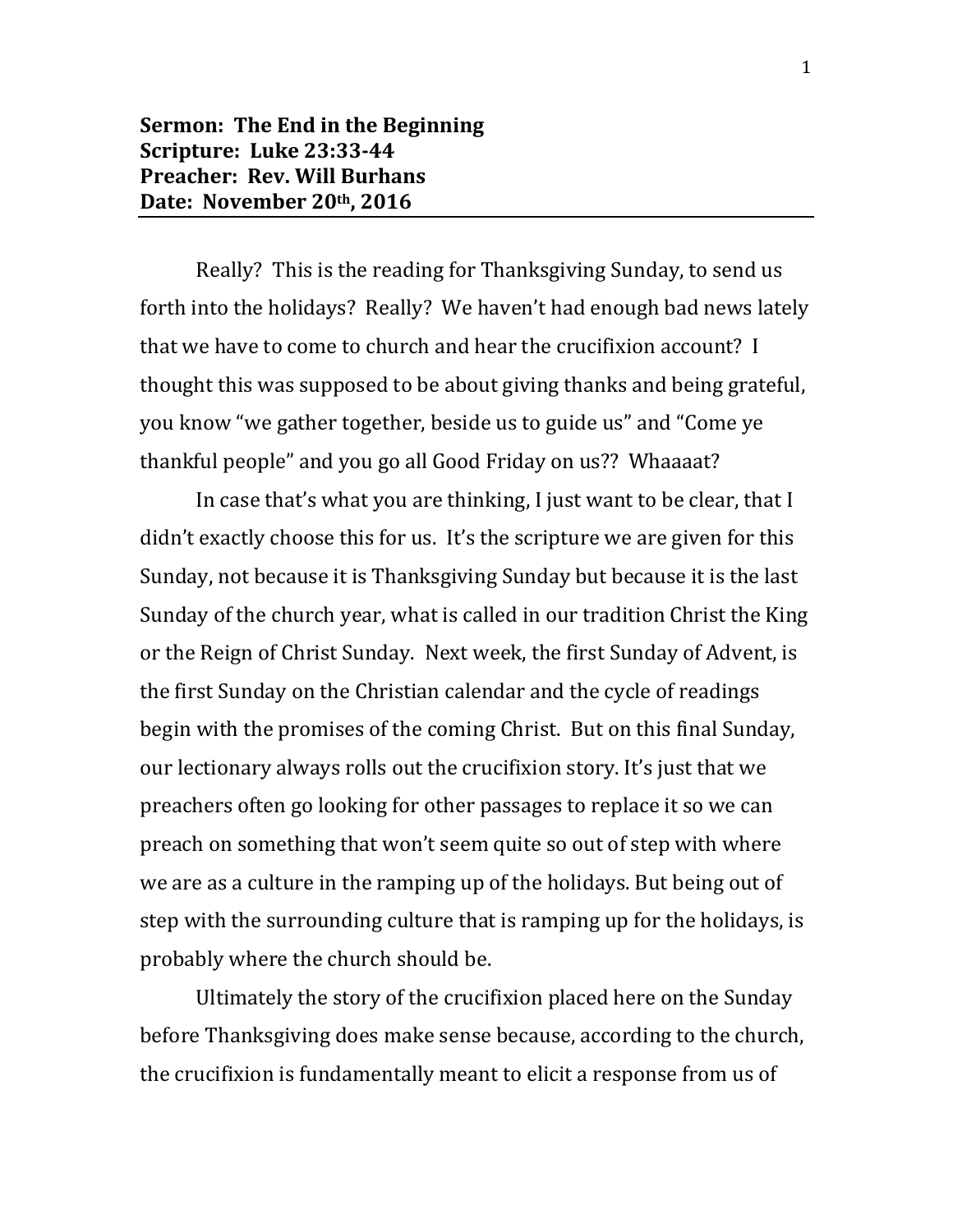thanks giving for the amazing magnitude of God's grace. John Newton, the writer of Amazing Grace who was once a slave trader and had a conversion experience, said at the end of his life with a heart overwhelmed by God's love: "although my memory is fading there are two things that I remember clearly – that I am a great sinner and Christ is a great savior."

That is what the crucifixion of Jesus leads us to - an acknowledgement of God's grace and forgiveness that is offered freely out of love. The image of Christ on the cross between the two thieves at the place they called the Skull, dying in agony, is – strangely enough our image for the invisible God. When we say that Christ is King, when we speak of the Reign of Christ, Christ as our head and our Lord, that grim but remarkable image is what is lifted up – that world-rejected, friend-abandoned, state-executed, suffering figure who reveals to us… God…. and just how profound God's love for us - and all humanity and all creation - truly is. For this we have every reason to give thanks with overflowing hearts of gratitude for the graciousness of our Maker!

But it begins with an acknowledgement of our own brokenness and sinfulness. We gaze upon the cross and we do not say "good gracious, those Romans were brutal." Nor are we to say "oh my gosh, those Jewish religious leaders were evil." Nor should we say "that crowd who chanted 'crucify him' were messed up in some kind of mass hysteria", rather we see Christ on the cross and we say "I am sorry Lord! I am sorry that you came out of love for us and we brutalized you. I am sorry that you came to side with us and we sided against you. I am so sorry that you came to join us and we joined with the crowds in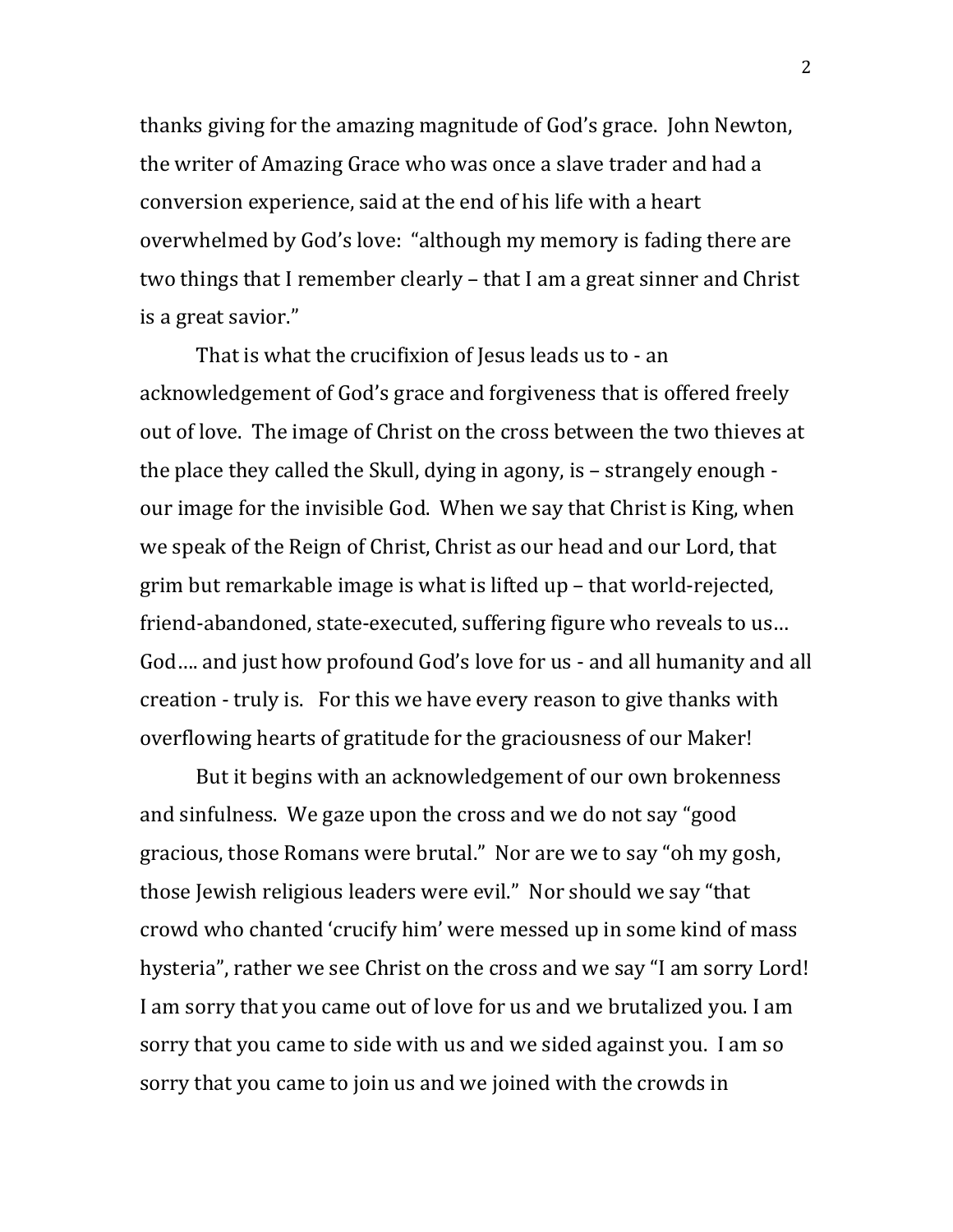condemning you! You, who came not to condemn the world but to save it!" And you know what God says in return – not "yeah, you stink! You're a piece of trash and you are going to pay!" No, God says "I forgive you for you know not what you do." And our response: thank you. thank you. thank you, 70 times 7 times.

*That's* why it's appropriate on this Thanksgiving Sunday to place before our eyes and hearts the image of the crucifixion, because it is meant to draw from us praise and gratitude.

But also why the crucifixion account is situated here in this juncture of our year is because we are about to enter into Advent and prepare for the coming of Christ, and from the moment that Mary received the divine seed and conceived him in her womb, we remember that all of it; his birth, his baptism, his gathering of disciples, his teachings, his healing, we remember it all in light of where it's all heading – to the cross. In fact we must read the Gospels fully aware that the whole story is told from the perspective of those who experienced his appalling death and a miraculous resurrection.

So we are coming to the beginning next week, but first we must remember that the end is right there in the beginning:

The gathered shepherds and wise men who come to see the birth of a King are a reflection of the people gathered along the Via Dolorosa in Jerusalem as Jesus is mockingly labeled King of the Jews.

Mary and Joseph awaiting the birth and then laying the baby Jesus in the manger is a reflection of the women gathered waiting at the foot of the cross and Joseph of Arimethea laying him in the tomb.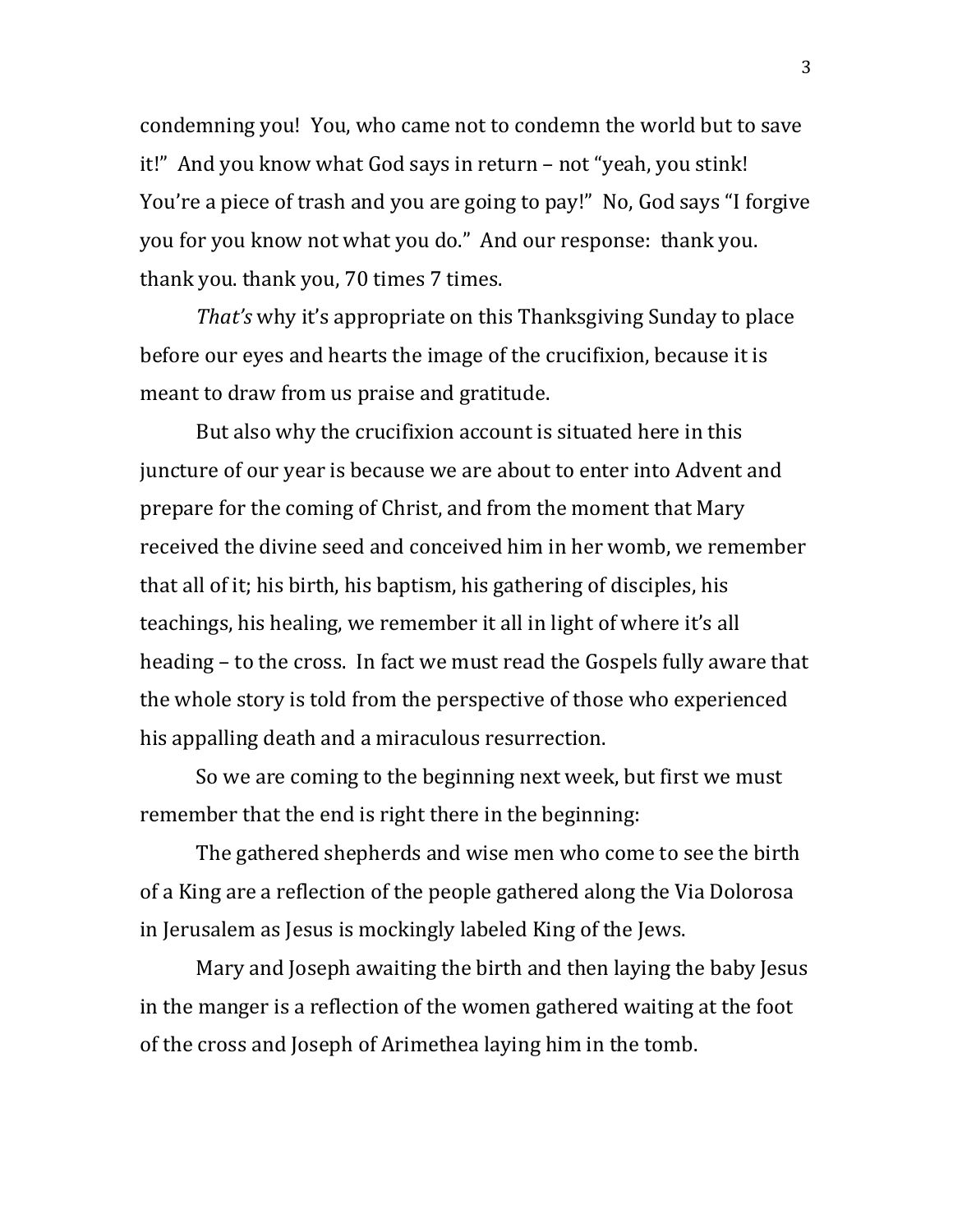The wooden cradle containing the Christ child is a reflection of the wooden cross upon which hung the adult Christ's body.

The angelic hosts of light and the star in the sky announcing his birth, is a reflection of the sun's going dark when Jesus died.

The end is in the beginning.

The Christian apologist G.K. Chesterton writes beautifully about this when he contrasts Christ death to the deaths of heroes in mythology. Chesterton, like CS Lewis, argues that the story of Jesus, far from mirroring mythological tales is in fact what all the myths were pointing to; they were a thin, piecemeal, attempt at articulating something of the truth buried deep within the human psyche that actually played itself out on the stage of history in the life, death and resurrection of Jesus. Chesterton writes about Jesus' death in this way:

It was a fulfillment of the myths. Jesus' story was a journey with a goal and an object, like Jason going to find the Golden Fleece or Hercules the golden apple of the Hesperides, but the gold that Jesus was seeking was death. The primary thing he was going to do was to die. He was going to do other things [as well] but from first to last the most definite fact is that he is going to die…We are meant to feel that his life was in a sense a sort of love affair with death, a romance of the pursuit of the ultimate sacrifice.

And then Chesterton draws out the full implication:

From the moment when the star goes up like a birthday rocket to the moment when the sun is extinguished like a funeral torch, the whole story moves on wings with the speed and direction of a drama, ending in an act beyond words…. And when they took him to the tomb, the whole of that great and glorious humanity which we call antiquity was gathered up and covered over; and in that place it was buried. It was the end of a very great thing called human history; the history that was